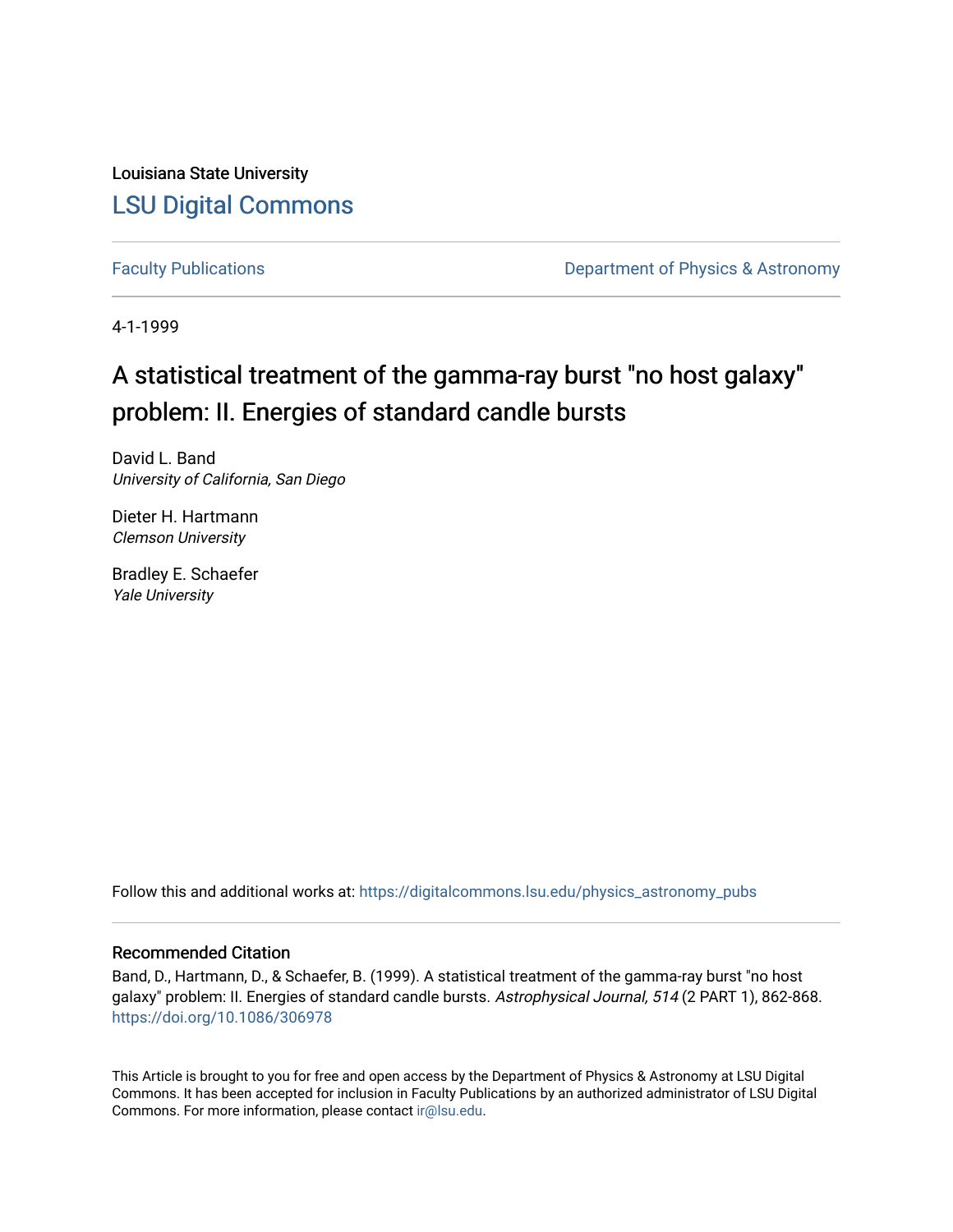# A STATISTICAL TREATMENT OF THE GAMMA-RAY BURST "NO HOST GALAXY" PROBLEM: II. ENERGIES OF STANDARD CANDLE BURSTS

DAVID L. BAND

CASS 0424, University of California, San Diego, La Jolla, CA 92093; dband@ucsd.edu

DIETER H. HARTMANN

Department of Physics and Astronomy, Kinard Laboratory of Physics, Clemson University, Clemson, SC 29634; hartmann@grb.phys.clemson.edu

AND

BRADLEY E. SCHAEFER

Department of Physics, Yale University, New Haven, CT 06520; schaefer@grb2.physics.yale.edu Received 1998 July 8; accepted 1998 November 6

# ABSTRACT

With the discovery that the afterglows after some bursts are coincident with faint galaxies, the search for host galaxies is no longer a test of whether bursts are at cosmological distances, but rather a test of particular cosmological models. The methodology we developed to investigate the original "no host galaxy" problem is equally valid for testing different cosmological models and is applicable to the galaxies coincident with optical transients. We apply this methodology to a family of models where we vary the total energy of standard candle bursts. We find that total isotropic energies of  $E < 2 \times 10^{52}$  ergs are ruled out, while  $E \sim 10^{53}$  ergs is favored.

Subject headings: gamma rays: bursts  $-$  methods: statistical

# 1. INTRODUCTION

The absence of the host galaxies expected under the simplest "minimal" cosmological gamma-ray burst (GRB) model was first advanced as a challenge to the cosmological hypothesis of burst origin (Schaefer 1992), but with the evidence from the recently discovered optical transients (OTs) that some, and probably all, bursts are at cosmological distances, the search for host galaxies is now a tool for learning where bursts occur. The minimal model assumed that bursts are standard candles that did not evolve and that they occur in galaxies at a rate proportional to the galaxy luminosity (e.g., Fenimore et al. 1993). Because of a dispute as to whether there was indeed a "no host" problem for the minimal model (Larson & McLean 1997), we developed a statistical methodology that compares the hypotheses that host galaxies are or are not present (Band & Hartmann 1998, hereafter Paper I). This methodology clearly demonstrated the obvious point that one can only test a welldefined model. A preliminary application of this methodology showed that the galaxies predicted by the minimal cosmological model were indeed absent.

As a result of the galaxies coincident with the OTs and the magnitudes and redshifts of these galaxies, there is little doubt that some (and by Occam's Razor, probably all) bursts are cosmological, but the minimal cosmological model is clearly too simple. The methodology we developed tests a particular cosmological model against the hypothesis that the host galaxies predicted by this model are not present; this methodology can be generalized to compare different models. The methodology includes a finite-sized " error box" for the particular burst under investigation, which would seem to be inappropriate for bursts followed by OTs whose positions are known exceedingly well. However, the error box actually consists of the burst localization uncertainty and the model-dependent region around the host galaxy in which the burst is expected to occur. For example, some models may require the burst to occur at the center of the host galaxy (e.g., a flare by an otherwise dormant active galactic nuclei), while other models may permit bursts to occur in an extended halo surrounding the host galaxy.

In this paper we make the simplest modification to the minimal model. Bursts are still standard candles that occur in galaxies at a rate proportional to the galaxy's luminosity, but we vary the intrinsic brightness of the standard candle. Such a model would be consistent with the observed burstintensity distribution only if the source density is allowed to evolve (Fenimore & Bloom 1995). Because of the redshift associated with GRB 970508 (Metzger et al. 1997), the source models in which the death of a massive (therefore short-lived) star gives birth to the burst progenitor (e.g., a neutron star) and the implications of the host galaxy issue, a model has been proposed where the burst rate is proportional to the cosmic star formation rate (Totani 1997; Wijers et al. 1998; Hartmann & Band 1998; Krumholtz et al. 1998; Che, Yang, & Nemiroff 1998). In these new cosmological models, bursts occur at greater redshifts, and consequently their intrinsic brightness must increase. Here we determine what intrinsic brightness is consistent with the host galaxy observations. Bursts are standard candles in the model we study, which is clearly not the case, as is shown by Table 1. In Table 1 we include GRB 980425, even though this burst, which is associated with a peculiar supernova (Galama et al. 1998), is most likely from a population di†erent from most bursts. In future studies we will include luminosity functions in our analysis. Nonetheless, the analysis here demonstrates decisively that the average burst energy is much greater than previously thought.

Based on some of the same data we use here, Schaefer (1998) also concludes that if bursts are in galaxies, then they must intrinsically be 2 orders of magnitude brighter than is predicted by the minimal model. Schaefer calculates the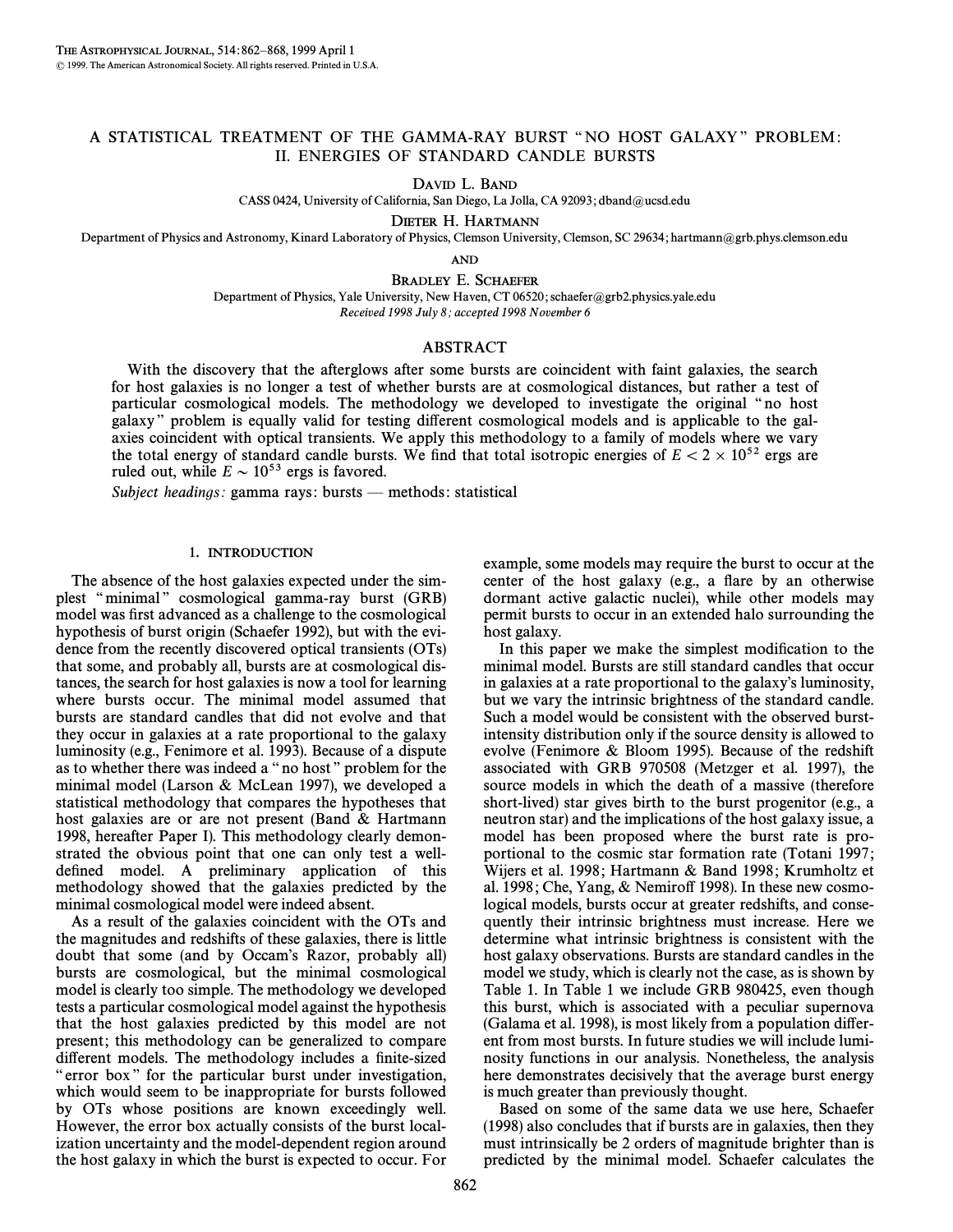#### TABLE 1

ENERGIES OF BURSTS WITH REDSHIFTS

| Burst        | z                     | Reference | Fluence <sup>a</sup>  | Peak Flux <sup>b</sup> | Energy <sup>c</sup>   |
|--------------|-----------------------|-----------|-----------------------|------------------------|-----------------------|
| GRB $970508$ | 0.835                 |           | $3.96 \times 10^{-6}$ | 0.97                   | $6.50 \times 10^{51}$ |
| GRB 971214   | 3.42                  | 2         | $1.09 \times 10^{-5}$ | 1.95                   | $2.95 \times 10^{53}$ |
| GRB $980425$ | $8.43 \times 10^{-3}$ | 3         | $4 \times 10^{-6}$    | 0.96                   | $7.24 \times 10^{47}$ |
| GRB $980703$ | 0.966                 | 4         | $4.59 \times 10^{-5}$ | 2.42                   | $1.03 \times 10^{53}$ |

<sup>a</sup> Fluence greater than 25 keV, ergs cm<sup>-2</sup>, assumed to be bolometric. From the BATSE catalog; Meegan et al. 1998.

<sup>b</sup> Peak photon flux in the 50–300 keV band accumulated over 1.024 s. From the BATSE catalog; Meegan et al. 1998.

<sup>c</sup> Total burst energy if radiated isotropically. Assumes  $H_0 = 65$  km s<sup>-1</sup> Mpc<sup>-1</sup>,  $\Omega = 0.3$ , and  $-0$  $\Lambda = 0.$ 

REFERENCES.<sup>(1)</sup> Metzger et al. 1997, Bloom et al. 1998; (2) Kulkarni et al. 1998; (3) Galama et al. 1998 ; (4) Djorgovski et al. 1998a.

fraction of the model-dependent host galaxy distribution, which is fainter than the brightest observed galaxy; if only host galaxies are present, then the average of this fraction should be  $\frac{1}{2}$  if the host galaxy model is correct. To compensate for the presence of unrelated background galaxies, Schaefer weights this fraction for each burst based on the brightness ratio of the expected host and background galaxies.

Since the statistical methodology is derived in Paper 1, here we only review the basic formulae  $(\S 2.1)$ . Because many of the cosmological models push the host galaxies out to higher redshifts, we can no longer rely on the Euclidean  $r^{-2}$  law to relate the intrinsic and observed galaxy brightnesses, but we must include both  $k$ - (spectrum redshifting) and e- (evolution) corrections; the sources of our astronomical data are presented in  $\S 2.2$ . In  $\S 3$  we analyze different data sets, and we discuss the results in  $\S$  4.

#### 2. METHODOLOGY

#### 2.1. The Likelihood Ratio

In Paper I we presented a Bayesian odds ratio that compares the hypothesis,  $H_{\text{hg}}$ , that both host galaxies of a specific cosmological model and unrelated background galaxies are present in burst error boxes to the hypothesis,  $H_{\text{bg}}$ , that only background galaxies are present. The odds ratio for a set of N bursts,

$$
O_{\text{hg},\text{bg}} = \frac{p(H_{\text{hg}})}{p(H_{\text{bg}})} \prod_{i=1}^{N} \frac{p(D_i | H_{\text{hg}})}{p(D_i | H_{\text{bg}})},
$$
(1)

consists of two factors. The first is the ratio  $p(H_{he})/p(H_{be})$  of the "priors," the probabilities that each hypothesis is correct, evaluated before the new data were acquired. The second is the "Bayes" factor  $\prod p(D_i|H_{hg})/p(D_i|H_{bg})$ , the ratio of the likelihoods for each hypothesis. The expression ratio of the likelihoods for each hypothesis. The expression  $D_i$  represents the observed data for the *i*th burst, so  $p(D_i|H_x)$  is the probability of observing  $D_i$  if hypothesis  $H_x$  is true. In general, we set the priors ratio to 1; therefore, the odds ratio is the likelihood ratio.

The odds ratio  $O_{hg, bg}$  tests whether the host galaxies predicted by a particular model are present. We can compare different models by forming odds ratios that compare these models; these odds ratios would be the ratios of  $O_{hg, bg}$ evaluated for each model. Equivalently, we evaluate  $O_{hg, bg}$ for each model, then compare the resulting values. We want not only the best model, but also a model for which the host galaxies are clearly present (which requires  $O_{he,be} > 1$ ). Here the models are defined by the value of the total burst energy; therefore, our primary objective is an exercise in parameter estimation. Typically for parameter estimation, we maximize the likelihood for the desired parameter weighted by the prior for that parameter. The likelihood is the numerator of the Bayes factor, i.e.,  $\prod p(D_i|H_{hg})$ . If we use a uniform prior for the total burst energy (i.e., we use a uniform prior for the total burst energy (i.e., we assume that any value of the energy is equally probable a priori), then this likelihood is proportional to the odds ratio (eq. [1]). Therefore, maximizing the odds ratio will give the best estimate of the total energy. By using the odds ratio we also demonstrate that the host galaxy model with this best estimate of the total energy is acceptable.

For this analysis there are two types of bursts. First are the bursts that are localized by their gamma-ray emission (e.g., by an IPN or the *Beppo-SAX* wide field camera) or their X-ray afterglow (e.g., by the Beppo-SAX Narrow-Field Instruments). The error boxes are dominated by the localization uncertainty and range in size from a fraction to tens of square arcminutes ; these are the error boxes that traditionally have been searched for host galaxies. The second category consists of the bursts followed by OTs for which the burst positions are presumably known to a fraction of an arcsecond. For these bursts the localization uncertainty is small, and the region of the sky permitted by the cosmological model may dominate the error box. This study shows that the bursts of the first group place firm lower limits on the burst intensity, while the second group selects a favored range of burst intensities. Ultimately, the observations of the second burst group will be the most constraining, yet we will continue to include the first group for completeness and consistency.

The overall likelihood ratio is the product of the likelihood ratios for each burst. Assume that a given error box is observed down to a limiting flux  $f_{\text{lim}}(\Omega)$ , where we can allow<br>this limit to vary over the error box: O represents the spatial this limit to vary over the error box;  $\Omega$  represents the spatial coordinates. These observations detect  $n_d$  galaxies, each succession at the distribution of back-<br>with a flux  $f_i$  located at  $\Omega_i$ . Let the distribution of back-<br>ground galaxies be  $\phi(f)$  (the number of flux per angular ground galaxies be  $\phi(f)$  (the number per flux per angular area), and the burster's host galaxy is drawn from the model-dependent distribution  $\Psi(f)$ , which must be normalized to 1 (when integrated over the flux), since there can only be one host galaxy per error box. The burst localization uncertainty and the host-galaxy model result in a prob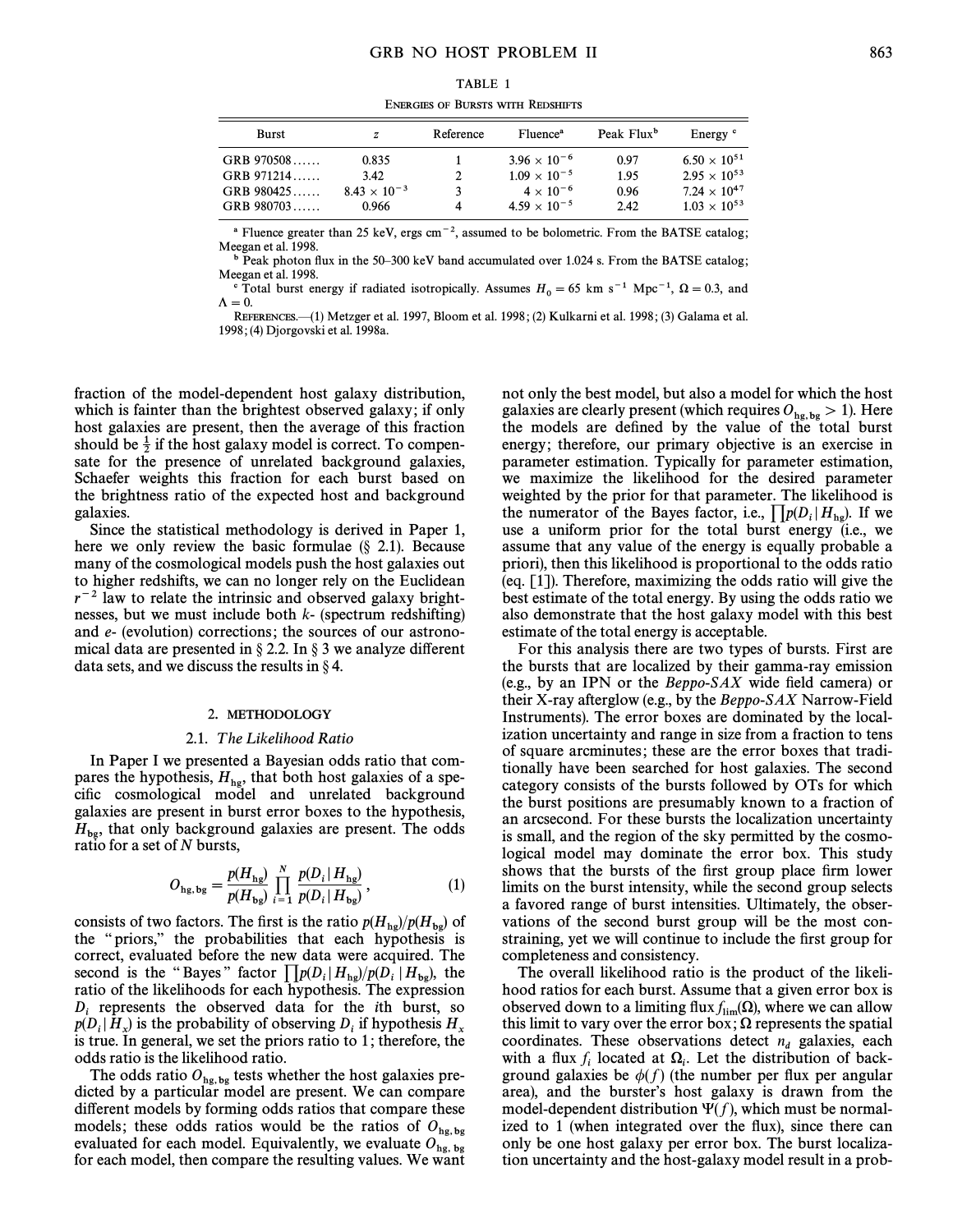ability density  $\rho(\Omega)$  for the host galaxy's position on the sky;  $\rho$  is also normalized to 1. Both  $\Psi$  and  $\rho$  represent the cosmological model being tested.

The likelihood ratio for one error box is

$$
\frac{p(D_i | H_{\text{hg}})}{p(D_i | H_{\text{bg}})} = \int d\Omega \int_0^{f_{\text{lim}}(\Omega)} df \Psi(f) \rho(\Omega) + \sum_{j=1}^{n_d} \frac{\Psi(f_j) \rho(\Omega_j)}{\phi(f_j)}.
$$
\n(2)

This expression was calculated by breaking the threedimensional space of f and  $\Omega$  into little bins, evaluating the probabilities of obtaining the observed data (galaxies in a few bins and no galaxies in all the other bins), then letting the bin dimensions go to zero.

The likelihood ratio in equation (2) assumes the redshifts of the detected galaxies are unknown. When the redshift is known, then both  $\Psi$  and  $\phi$  in the last term in equation (2) gain a redshift dependence. Of course, some models (e.g., bursts where the intensity is a standard candle) may give a value of  $\Psi = 0$  for a particular redshift. Redshift information will be considered in a future study.

# 2.2. Data

This analysis requires various observed distributions in a variety of di†erent optical bands. Here we summarize our data sources.

The background galaxy distribution  $\phi$  is derived from galaxy counts. We parameterized the  $b_j$ , R, and K distribu-<br>tions using Figure 2 of Koo & K con (1992), which sumtions using Figure 2 of Koo & Kron (1992), which summarizes the observations from a number of studies. The  $b_i$ and R distributions agree with the study of Jones et al. (1991), while the R-band distribution from Smail et al. (1995) is a bit higher than the Koo  $\&$  Kron (1992) distribution. The V- and I-band distributions are from Smail et al. (1995), and the U band from Jones et al. (1991). In all cases we extended the galaxy distribution as a power law beyond the data presented in these sources.

The host galaxy distribution,  $\Psi(f)$ , is model dependent. This model consists of two components : the distribution of likely redshifts for a given burst and the distribution of host galaxy brightnesses at a given redshift. In this study we assume that bursts are standard candles whose brightness does not evolve, resulting in a unique mapping between the burst intensity and its redshift. In future studies we will consider bursts with luminosity functions that evolve in time; a luminosity function with a finite width gives a burst a range of possible redshifts. The host-galaxy distribution at a given redshift is also model dependent: the burst rate may be constant per galaxy (e.g., Brainerd 1994) or may be proportional to the galaxy mass (e.g., Fenimore et al. 1993). In many of these models the host galaxy distribution is the regular galaxy distribution weighted by a power of the luminosity. Here we will assume that the burst rate is proportional to a galaxy's luminosity; therefore, we weight the galaxy distribution by the luminosity. We approximate the regular galaxy distribution by a Schechter function (Peebles 1993, p. 120),

$$
\psi(y) = \psi_0 y^x e^{-y}, \qquad (3)
$$

where  $y = L/L_* = f/f_*$ . The intensity scale,  $L_*$ , is typically measured as the absolute magnitude in a given spectral where  $y = E/E_* = f/f_*$ . The measured  $E_*$ , is typically measured as the absolute magnitude in a given spectral band. As was described in Paper I, we use  $M_* = -19.72$ from Ratcliffe et al. (1997) for the  $b_j$  band,  $M_* = -23.12$ 

from Gardner et al. (1997) for the K band, and  $M_* = -$ 20.29 from Lin et al. (1996) for the R band. The index  $\alpha$  is usually of order  $-1$ , and for computational ease we use  $\alpha = -1$ . We used standard galaxy colors to interpolate the values of  $M_*$  to other optical bands. Since  $M_*$  is derived from observations of magnitude versus redshift, to all these expressions for  $M_*$  should be added an additional term 5 log h, where  $h = H_0/(100 \text{ km s}^{-1} \text{ Mpc}^{-1})$ , resulting from the uncertainty in Hubble's constant  $H$ ; however this the uncertainty in Hubble's constant,  $H_0$ ; however, this dependence on the value of H is canceled by the H dependence dependence on the value of  $H_0$  is canceled by the  $H_0$  dependence in the relationship between  $z$  and the host galaxy flux, and therefore we do not include the dependence on h. Care must be taken that the same normalizing value of  $H_0$  was used throughout. In calculating the observed flux for galaxies with redshifts of more than a few tenths, we need both k-corrections for the shift in spectrum and e-corrections for the evolution of the galaxy's luminosity and colors. Therefore,

$$
m_* = M_* + 5 \log [3 \times 10^8 z \xi(z; q_0)] + K(z) + E(z) ,
$$
  

$$
f_*(z) = f_0 10^{-0.4m_*} ,
$$
 (4)

where  $f_0$  is the normalizing flux (i.e., the flux of a 0 magnitude object) for a given band and  $K(z)$  and  $F(z)$ magnitude object) for a given band and  $K(z)$  and  $E(z)$ are the appropriate  $k$ - and  $e$ -corrections. This expression assumes that  $M_*$  was provided for  $h = 100$ . The dependence on  $q_0 = \frac{1}{2}\Omega_0 - \Lambda_0$  is  $\xi(z; q_0) = 1/q_0 + (q_0 - 1)(\sqrt{1 + 2q_0 z} - 1)/zq_0^2$  (Mattig 1958).<br>We use the k- and ecorrections of Fine & Bosses

We use the  $k$ - and  $e$ -corrections of Fioc  $\&$  Rocca-Volmerange (1997) provided in the compendium of Leitherer et al.  $(1996)^{1}$ . These corrections are given for a large number of filters by galaxy type as a function of redshift for three different cosmologies:  $(H_0, \Omega_0, \Lambda_0) = (50, 0.1, 0.0)$ <br>(50,1,0,0), and (75,0,1,0,0), in our calculations we use the (50, 1.0, 0.0), and (75, 0.1, 0.9) ; in our calculations we use the first cosmology. We use a galaxy mix based on Ellis (1983) to calculate a k- and e-correction for an average  $L_*$  galaxy. Using a host-galaxy model that is a weighted average of the Schechter functions for each galaxy type would be more accurate than using a Schechter function based on an  $L_*$  with average k- and e-corrections, but, as we show below, the k- and e-corrections change the value of the odds ratio but not the burst energy at which it peaks.

## 3. RESULTS

We apply our methodology to two observational databases. The first is the compendium of Schaefer et al. (1998), which describes 23 error boxes from before 1997 (the compendium also includes three of the bursts localized by  $Beppo-SAX$ , but we treat these bursts separately). The compendium provides the multiband magnitudes of the brightest galaxy in the error box (except for GRB 790307, for which there is only an upper limit); since the flux is provided for only the brightest galaxy in the error box, this flux is also used as the detection threshold. Except where otherwise indicated, these magnitudes are "corrected" for Galactic extinction using the Galactic latitude  $\lambda$ : the extinction in band x is assumed to be  $A_x = C_x(\csc \lambda - 1)$ , where  $C_x$  is a constant. The sizes of the error boxes, as well as the bursts' energy Ñuences, are also taken from Schaefer et al. (1998). We call this database the "Schaefer compendium."

<sup>1</sup> Includes tables on AAS CD-ROM series, Vol. 7.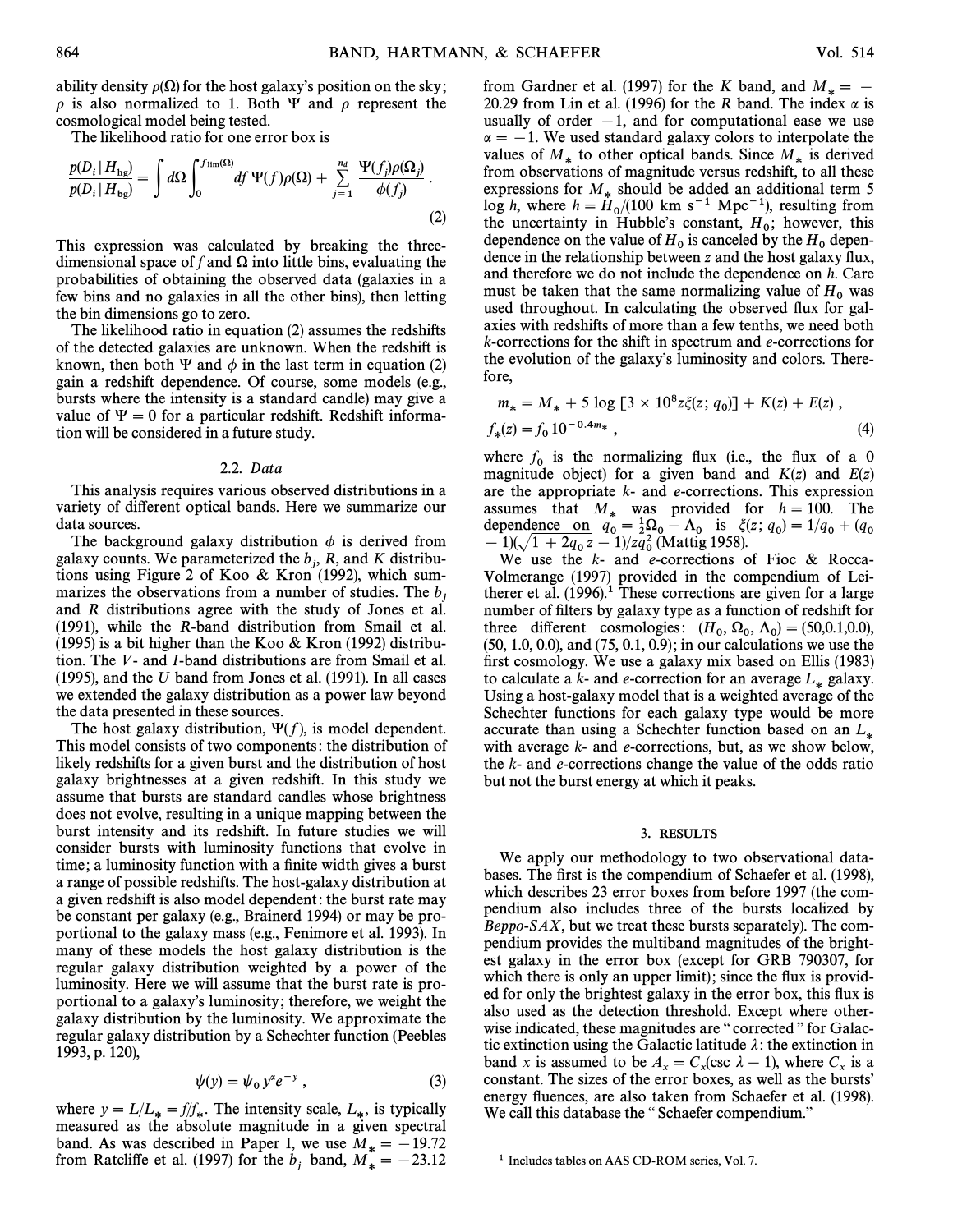## TABLE 2

THE HOST GALAXIES ASSOCIATED WITH OPTICAL TRANSIENTS

| <b>Burst</b> | Fluence <sup>a</sup>   | $R_{\text{det}}^{\text{b}}$ | Reference | Extinction <sup>c</sup> | $R_{\rm corr}$ |
|--------------|------------------------|-----------------------------|-----------|-------------------------|----------------|
| GRB $970228$ | $4.6 \times 10^{-6d}$  | 25.2                        |           | 0.65                    | 24.6           |
| GRB 970508   | $3.96 \times 10^{-6}$  | 25.72                       | 2         | 0.17                    | 25.55          |
| GRB 971214   | $1.09 \times 10^{-5}$  | 25.6                        | 3         | 0.01                    | 25.6           |
| GRB 980326   | $1 \times 10^{-6}$     | 25.5                        | 4         | 0.20                    | 25.3           |
| GRB 980329   | $8.26 \times 10^{-5}$  | 25.7                        | 5         | 0.31                    | 25.4           |
| GRB 980519   | $2.54 \times 10^{-5}$  | 25.55                       | 6         | 0.85                    | 24.7           |
| GRB 980613   | $1.71 \times 10^{-6e}$ | 24.5                        | 7         | 0.07                    | 24.4           |
| GRB 980703   | $4.59 \times 10^{-5}$  | 22.3                        | 8         | 0.14 <sup>f</sup>       | 22.2           |

<sup>a</sup> Fluence greater than 25 keV, ergs cm<sup> $-2$ </sup>, from the BATSE catalog (Meegan et al. 1998), unless otherwise indicated.

 $\Delta$ <sup>b</sup> R magnitude of detected galaxy.

c From Burstein & Heiles 1982, quoted by Hogg & Fruchter 1998, unless otherwise indicated.

d Palmer et al. 1998.

e Woods, Kippen, & Connaughton 1998.

f Djorgovski et al. 1998a.

REFERENCES. $\rightarrow$ (1) Hubble Space Telescope (HST) observation of extended source reported by Fruchter et al. 1998; (2) galaxy at  $z = 0.835$  observed by Bloom et al. 1998; (3) extended source observed by Kulkarni et al. 1998 with  $z = 3.418$ ; (4) galaxy observed by Djorgovski et al. 1998b; (5) galaxy observed by Djorgovski et al. 1998c; (6) H. Pedersen quoted by Hogg & Fruchter 1998 ; (7) Djorgovski et al. 1998d ; (8) Djorgovski et al. 1998a.

The second database consists of the recent bursts through GRB 980703 that were followed by OTs. We do not include GRB 980425, which appears to have originated in a supernova in a nearby galaxy (Galama et al. 1998). If this burst is indeed associated with the supernova, the energy requirements differ radically from other bursts (see Table 1); in addition, no other bursts have had nearby galaxies with supernovae in their error boxes. Therefore, we suspect that either GRB 980425 is a member of a rare burst population, or the association with the supernova is spurious. Thus this database is a complete sample of bursts that are followed by OTs. The bursts we use are listed by Table 2, which includes the references for the observations. Most observations are initially reported by IAU circulars or by circulars distributed by the GRB Coordinates Network (GCN; Barthelmy et al. 1998). All the OTs were coincident with an extended or persistent source, which we take to be the host galaxy. We assume that the error box, the sum of the uncertainty in the position of the OT and the model-dependent region around the galaxy in which we expect the  $\overline{OT}$ , has a radius of 1<sup>"</sup>. In the future we will use more detailed models for the distance between the burst progenitor and the galaxy.

In this study the standard candle is the total energy released, which we observe as the energy fluence. The fluences for the Schaefer compendium are for  $E > 20$  keV, while the fluences for the OT database are predominantly the BATSE  $E = 25-2000$  keV fluences; in the absence of additional spectral information, we treat both fluence types as bolometric. Bursts are clearly not standard candles, as is clear from the isotropic energies calculated for GRB 970508, GRB 971214, and GRB 980703, which differ by a factor of  $\sim$  40. Therefore, in this study we do not use the redshift information (as will be discussed in a future paper, redshift information can be incorporated into our methodology only for burst models with luminosity functions that allow the burst to have occurred at a range of redshifts for a given observed brightness). Because we use the  $k$ - and  $e$ correction model for  $(H_0, \Omega_0, \Lambda_0) = (50, 0.1, 0.0)$ , we use the same cosmological model in calculating the total energy same cosmological model in calculating the total energy

from the energy fluence, although we find that varying Hubble's constant does not alter the qualitative results.

To reiterate, the burst model we investigate assumes that bursts occur in galaxies at a rate proportional to the galaxies' luminosity. The total burst energy  $E$  (provided as an isotropic value) is constant; for a given value of  $E$  the observed fluence maps into the burst redshift. We calculate the odds ratio,  $O_{hg, bg}$  (which is also the likelihood ratio), as a function of E. We want: (1) the values of E where  $O_{hg, bg}$ 1, indicating the presence of the host galaxies predicted by the model with those values of  $E$ ; and (2) the values of  $E$ that maximize  $O_{hg, bg}$ , indicating the preferred range of E.

Figure 1a shows  $\tilde{O}_{hg, bg}$  as a function of E for the Schaefer compendium. The solid curve includes the  $k$ - and  $e$ corrections, while the dashed curve does not. The two curves asymptote to 1 from below. The brightest galaxy in all but one error box (the error box of GRB 781104 has a bright  $V = 15$  galaxy) is consistent with the brightest background galaxy expected for an error box of that size. Therefore, these boxes can rule out host galaxies of a given brightness but cannot demonstrate the presence of host galaxy. This does not mean that these error boxes have no significance, since they strongly exclude low  $E$  values. Figure 1b shows similar curves for the OTs. This database does not exclude low E values as decisively but indicates that  $E > 3 \times 10^{52}$  ergs is preferred. These two databases are combined on Figure 1c, which shows that  $E \sim 10^{53}$  ergs is preferred.

The odds ratios are not dominated by a few error boxes, as is demonstrated by Figure 2, which shows the odds ratio by error box for  $E = 10^{51}$  (asterisks) and  $E = 10^{53}$  ergs (squares). Boxes  $1-23$  are the Schaefer compendium, while 24–31 are the OTs. As can be seen, the odds ratios for the Schaefer compendium are mostly less than 1 for  $E = 10^{51}$ ergs, except for GRB 781104, and they are very close to 1 for  $E = 10^{53}$  ergs, even for GRB 781104. The galaxy in GRB 781104's error box is much brighter than  $L_*$  for the distance to the burst expected for  $E = 10^{53}$  ergs, and it falls far out on the Schechter function's exponential; this galaxy is there-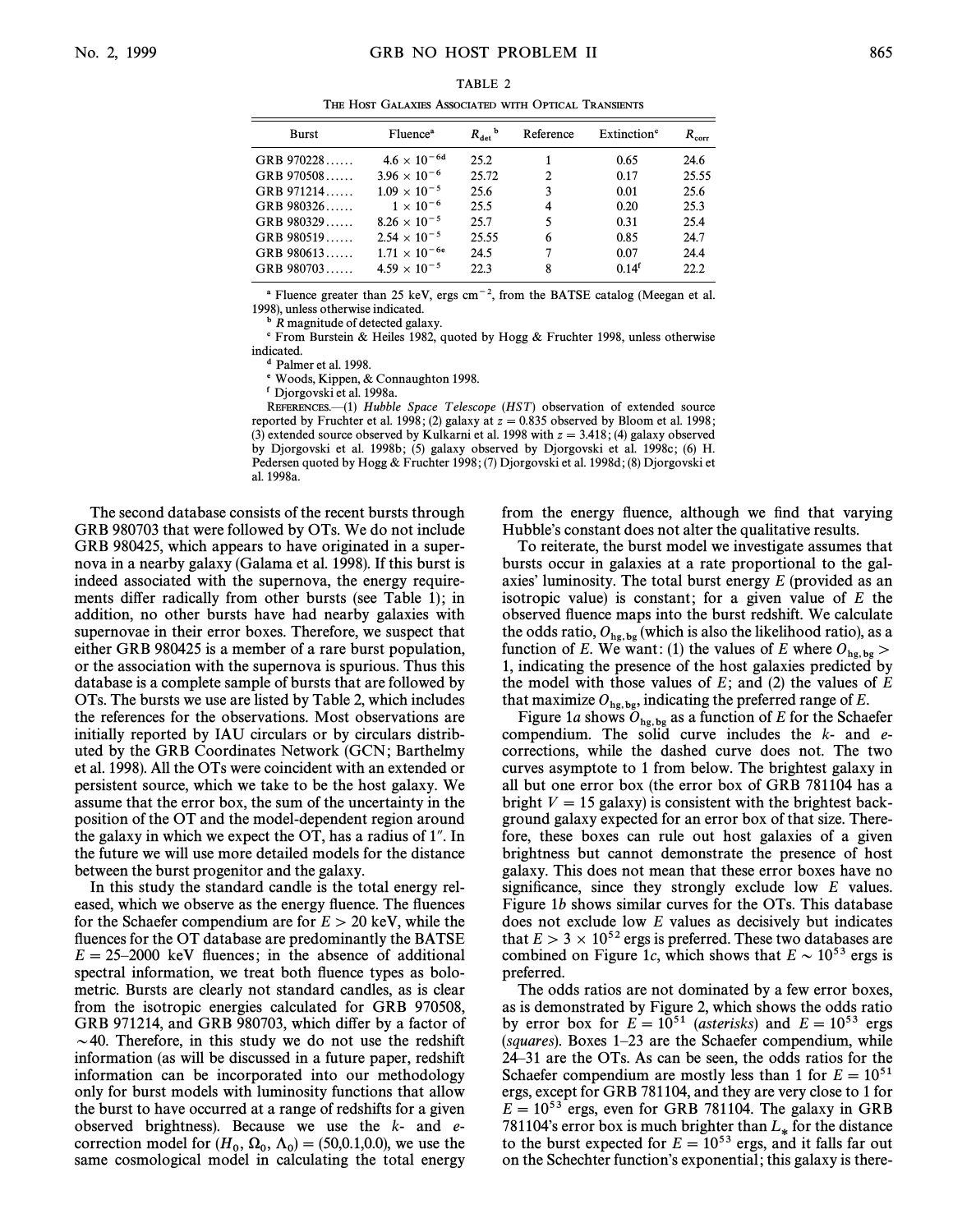

FIG. 1.—Odds ratio,  $O_{\text{hg},\text{bg}}$ , as a function of the standard candle burst energy, E (assumed to have been radiated isotropically). The solid curve includes k-<br>d e corrections, whereas the dashed curve does not. The a and e-corrections, whereas the dashed curve does not. The assumed cosmological model is  $H_0 = 50$  km s<sup>-1</sup> Mpc<sup>-1</sup>,  $\Omega_0 = 0.1$ , and  $\Lambda_0 = 0$ . Panel a uses the negative state of  $\Lambda_0$  and  $\Lambda_0 = 0$ . Panel a uses the obs pre-1997 bursts from Schaefer et al. (1998), b uses the recent bursts followed by optical transients, and c uses both databases.  $O_{\text{he, be}} \le 1$  indicates the absence of the host galaxy predicted by the model with the given value of E, while a maximum value of  $O_{\text{he, be}}$  shows the most likely value of E.



FIG. 2.—Distribution of the odds ratio  $O_{hg, bg}$  by burst for  $E = 10^{51}$  ergs (squares). Bursts 1–23 are the pre-1997 bursts from Schaefer et al. (1998): (1) GRB 781104, (2) GRB 781119, (3) GRB 781124, (4) GRB 790113, (5) GRB 790307, (6) GRB 790313, (7) GRB 790325, (8) GRB 790329, (9) GRB 790331, (10) GRB 790406, (11) GRB 790418, (12) GRB 790613, (13) GRB 791105, (14) GRB 791116, (15) GRB 910122, (16) GRB 910219, (17) GRB 911118, (18) GRB 920325, (19) GRB 920406, (20) GRB 920501, (21) GRB 920711, (22) GRB 920720, and (23) GRB 920723. Bursts 24–31 are the recent bursts followed by an optical transient : (24) GRB 970228, (25) GRB 970508, (26) GRB 971214, (27) GRB 980326, (28) GRB 980329, (29) GRB 980519, (30) GRB 980613, and (31) GRB 980703.

fore unlikely to be the host for this value of E. On the other hand, the galaxies associated with the OTs are much fainter than the host galaxies expected for  $E = 10^{51}$  ergs and thus are more likely to be background galaxies; therefore, the odds ratios for these boxes are less than 1. However, for  $E = 10^{53}$  ergs these observed galaxies are consistent with the predicted host galaxies, and the odds ratios are greater than 1.

Figure 3a shows the  $O_{hg,bg}$  curves versus E for  $H_0 = 65$ <br>a s<sup>-1</sup> Mpc<sup>-1</sup> instead of  $H_0 = 50$  km s<sup>-1</sup> Mpc<sup>-1</sup> Note km s<sup>-1</sup> Mpc<sup>-1</sup> instead of  $H_0 = 50$  km s<sup>-1</sup> Mpc<sup>-1</sup>. Note that the k- and e-corrections still assume  $H_1 = 50$  km s<sup>-1</sup> that the k- and e-corrections still assume  $H_0 = 50 \text{ km s}^{-1}$ <br>Mpc<sup>-1</sup> As can be seen this figure hargly differs from Eigure  $Mpc^{-1}$ . As can be seen, this figure barely differs from Figure 1b. On the other hand, Figure 3b shows the same curves if we assume the radius of the error box (in this case the distance between the burst and the galaxy) is  $0.5$  instead of 1". In this case the odds ratios are shifted up significantly because the probability that the observed galaxy is an unrelated background galaxy has decreased in proportion to the square of the radius (i.e., the area of the error box) for *each* error box. Nonetheless, the same E range is preferred.

Figure 4 shows the effect of changing the value of  $M_*$  by  $\pm 1$ . Increasing  $M_*$  means that we expect the galaxies to be fainter at a given distance, and therefore the host galaxies can be closer and the bursts can be intrinsically fainter ; the opposite is expected if  $M_*$  decreases. As can be seen, chang-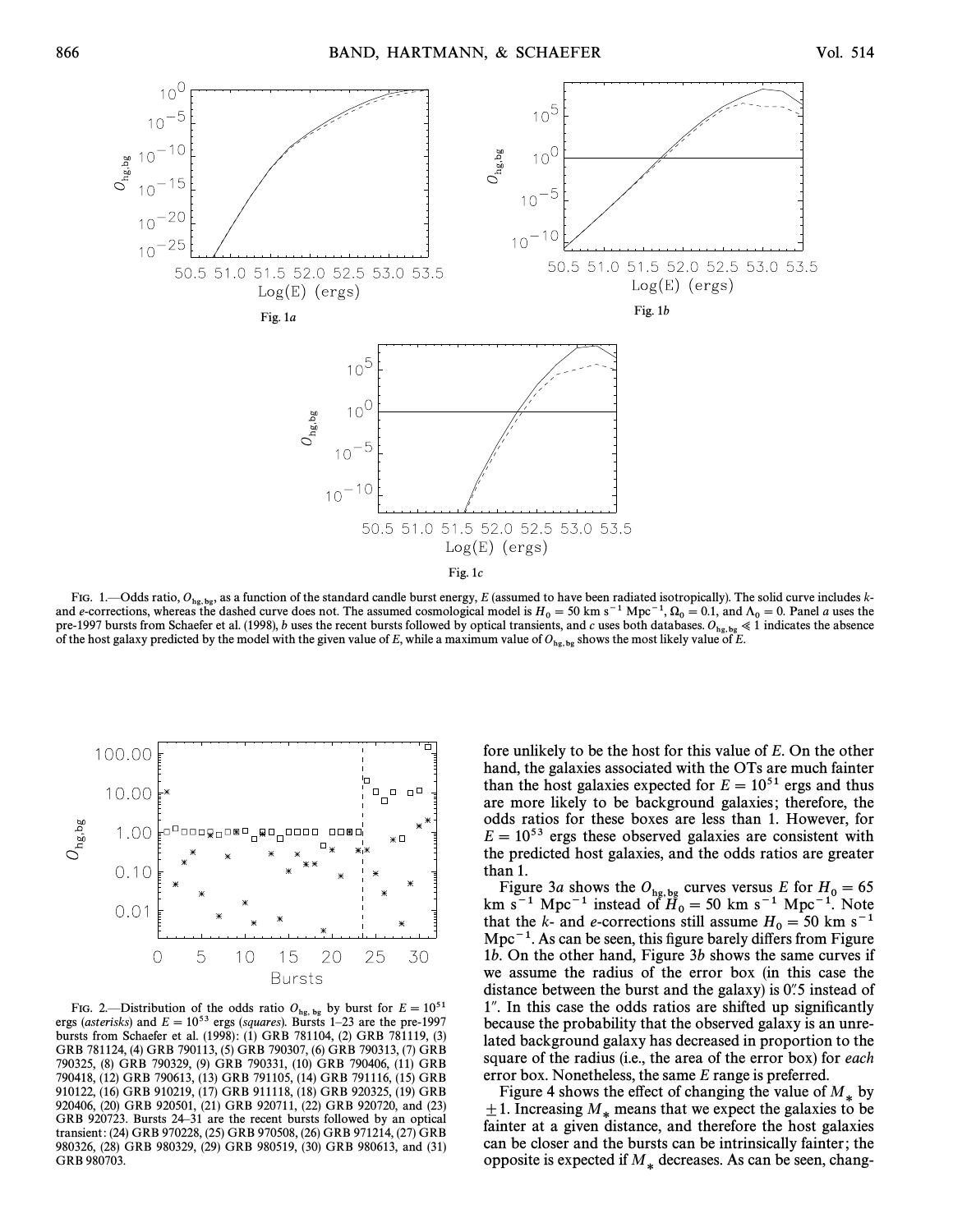

FIG. 3.—Same as Fig. 1b, except: in panel a a value of  $H_0 = 65 \text{ km s}^{-1} \text{ Mpc}^{-1}$  is used, while in panel b the radius of the error box surrounding the burst is reased by a factor of 2 decreased by a factor of 2.

ing  $M_*$  by 1 shifts the energy at which the odds ratio peaks by less than a factor of 2.

# 4. DISCUSSION

There are now both theoretical and observational arguments that bursts are farther and more energetic than predicted by the minimal cosmological model. Theoretically, the source models where the progenitor is a rare endpoint of stellar evolution lead to source evolution models where the burst rate is proportional to the star formation rate (Totani 1997; Wijers et al. 1998; Hartmann & Band 1998). The evolution in the source density balances the cosmological curvature of space, and the intensity distribution is consistent with more distant bursts, although quantitative discrepancies need to be resolved (Petrosian & Lloyd 1998 ; Hartmann & Band 1998).

The three bursts with redshifts, GRB 970508 at  $z = 0.835$ (Metzger et al. 1997; Bloom et al. 1998), GRB 980703 at  $z = 0.966$  (Djorgovski et al. 1998a), and GRB 971214 at  $z = 3.4$  (Kulkarni et al. 1998), are farther than predicted by the minimal model for their intensities. But currently there are only three redshifts. Similarly, the host galaxies (or upper limits) for the OTs are fainter than expected for the minimal model. Here we have quantified this perception



FIG. 4.—Dependence of the odds ratio on the value of  $M_*$ .  $M_*$  has been increased (dashed curve) or decreased (dot-dashed curve) by one compared with the currently accepted value (solid curve). The calculation assumes  $H_0 = 50 \text{ km s}^{-1} \text{ Mpc}^{-1}$ ,  $\Omega_0 = 0.1$ , and  $\Lambda_0 = 0$ , and the k- and a corrections are included e-corrections are included.

that the host galaxies are faint and derived the implied standard candle total energy.

However, the burst energy is not a constant for all bursts, as is demonstrated by Table 1, and therefore bursts must be characterized by luminosity functions, as we will investigate in a future paper. Nonetheless, our results show that on average the burst energy is significantly greater than previously thought. The theoretical consequences are already being studied.

#### 5. SUMMARY

In Paper I we developed a methodology to determine whether a host galaxy predicted by a specified model is present within a burst error box. This methodology is also applicable to bursts whose positions are known with negligible uncertainty (e.g., bursts followed by OTs), because the relevant error box is the sum of the positional uncertainty and the model-dependent region around the host galaxy in which the burst could have occurred. In Paper I we verified the absence of the host galaxies predicted by the "minimal" model, where bursts do not undergo density or luminosity evolution. Here we applied this methodology to two databases, the first a set of 23 moderate-sized error boxes from before 1997 and the second the recent bursts followed by OTs. We used a burst model where bursts occur within 1<sup>n</sup> of the host galaxy and have the same standard candle total energy. We allowed the total burst energy to vary and found the energy range to be consistent with the galaxies in the error boxes. To satisfy the observed intensity distribution, the source density must have evolved, as has indeed been suggested.

We found that the pre-1997 error boxes strongly rule out isotropic burst energies below  $10^{52.5}$  ergs, while the OTs favor energies of  $\sim 10^{53}$  ergs. This result is relatively insensitive to the value of Hubble's constant and the  $k$ - and e-corrections.

In a future study we will consider burst models with luminosity functions. Eventually our host galaxy methodology will be combined with analyses of other data (e.g., the burst intensity distribution) to develop a burst model consistent with all observations.

D. B.'s gamma-ray burst research is supported by the Compton Gamma-Ray Observatory (CGRO) guest investigator program and NASA contract NAS8-36081. D. H. acknowledges support from the CGRO guest investigator program.